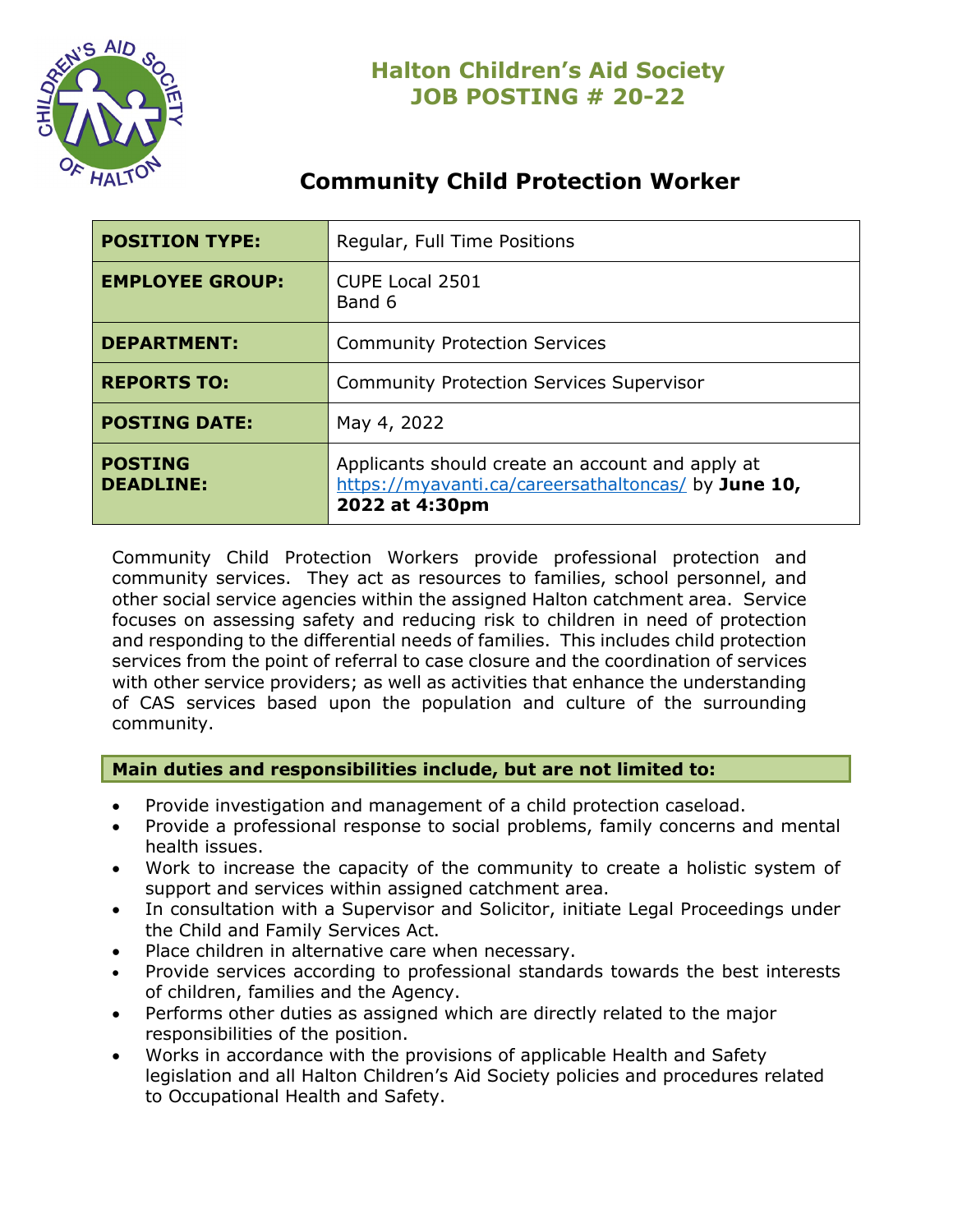# **Halton Children's Aid Society JOB POSTING # 20-22**

### **Knowledge, Education, Experience, Skills and Attributes**

#### **Qualifications**

MSW, BSW (preferred) or one of the following alternative degrees with the specified years of experience:

• Master's Degree in a human services discipline and a minimum of three (3) years satisfactory experience working with children and families.

or

- Bachelor's Degree in a human services discipline and a minimum of three (3) years satisfactory experience working with children and families.
- Previous child welfare experience considered a strong asset.

#### **General Skills and Attributes**

- Superior and effective communication and time management skills.
- Knowledge of normal growth and development of children and common deviations.
- Ability to deal with difficult situations and utilize crisis intervention skills.
- Negotiation and conflict resolution skills.
- Ability to work cooperatively with other agencies, professionals and colleagues.
- Demonstrated ability to communicate verbally and to write clear, concise reports.
- Ability to prioritize workload within competing demands and deadlines.
- Strong attention to detail.
- Valid Ontario Drivers License and a vehicle available for work purposes.
- Actively upholds the principles identified in the Society's Code of Conduct.
- Passion and commitment to an inclusive workplace; respecting and valuing the diversity of every individual.

#### **Equity, Diversity and Inclusion**

- Responsive to the knowledge and understanding of the culture, history and current oppressions experienced by marginalized communities and communities that are overrepresented in the child welfare system, including Indigenous, racialized and the 2SLGBTQ+ communities.
- Fosters an inclusive and accessible environment where all employees, service recipients and volunteers are respected
- Strong knowledge, understanding and experience working within an equity and anti-oppressive, anti-racism practice framework, including knowledge of the 11 One Vision One Voice Race Equity practices and the Truth and Reconciliation Calls to Action
- Ensures ethnic, spiritual, linguistic, familial and cultural differences are respected
- Acts in accordance with and incorporates the Society's Code of Conduct, Confidentiality, Equal Opportunity and Anti-Discrimination, Harassment & Discrimination policies, etc.